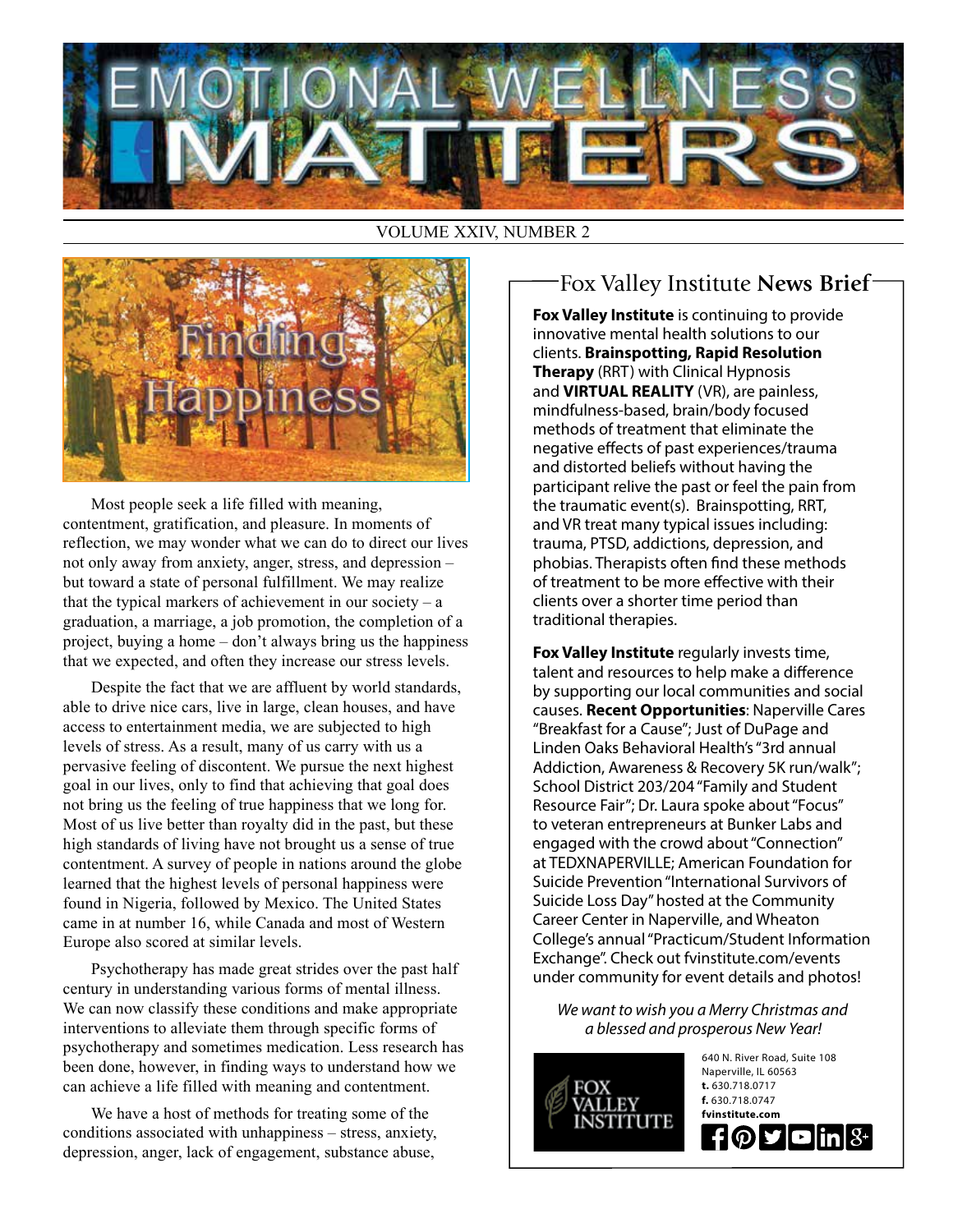poor interpersonal relationships, cognitive and emotional impairments. Now, however, psychotherapy is making similar strides in devising methods people can use to move to the next step, from unhappiness to true happiness. The purpose of this new trend in psychotherapy is to understand how people can achieve genuine happiness in their lives. It shifts the focus in psychotherapy from the negative to the positive. There is a place for understanding and treating more negative life experiences, depending on the concerns of the individual, just as, in many cases, the focus should be on the positive. Sometimes, when people have resolved their negative issues, they can begin to focus on more positive concerns.

There are some things we can do about our life circumstances to increase our level of personal happiness. For example, cross-national studies have found that people who live in wealthy democracies are generally happier than those who live in countries with poverty and dictatorships. People who are in committed relationships tend to be happier than people who live alone. People who are lucky enough to avoid negative events in their lives report higher levels of happiness than those who have been hit by unfortunate events, such as job loss, divorce, or the death of a loved one. Those who are religious report higher levels of happiness than those who are not. Surprisingly, however, once a basic level of financial security has been achieved, having more money does not contribute to happiness. Healthy people appear to be no happier than those who suffer from an illness. Higher levels of educational attainment are not linked to more happiness. People in sunny climates report about the same levels of happiness as those in colder climates. And race and ethnicity have no effect on a person's perceived level of happiness.

## Signature Strengths

Recent research has focused on how a person can work toward a happier life. Martin Seligman and his associates at the University of Pennsylvania base Positive Psychology on years of research into what makes people happy. *They have concluded that happiness is an internal experience based on staying true to one's genuine or authentic self.* When people are able to function well in the world using their strongest abilities (they call these abilities our "signature strengths"), they have a chance to achieve authentic happiness. They have identified twenty-four signature strengths found in cultures across the world. The first step is to identify your own personal strengths. From there, you can explore ways to incorporate these strengths into your life so that your best abilities can be expressed in whatever you do in your daily life. When you can stay true to the best in yourself, you can achieve an authentically happy life.

You may want to investigate your own signature strengths by taking a test found on the Internet at www.authentichappiness.sas.upenn.edu Take the VIA Survey of Character Strengths.

The following are the twenty-four signature strengths identified in the Positive Psychology approach. Identify the two or three that fit you best. To work toward authentic happiness, try to see how you can incorporate these strengths into your daily life experiences.

1. Curiosity / Interest in the World. Curiosity suggests being open to experience and flexibility in dealing with ideas that do not fit your preconceived notions about the world. Curious people not only tolerate ambiguity well, but they seek it out and are attracted by it. Curiosity implies an active involvement in learning about new information, not just a passive interest in new things, and it is the opposite of being bored.

2. Love of Learning. This strength refers to the strong enjoyment of learning new things, and it implies that you seek out learning wherever you can find it – through reading, taking classes, going to museums. You love learning even when there are no external incentives for you to do so.

3. Judgment / Critical Thinking / Open-

Mindedness. This trait refers to thinking things through based on solid evidence. You examine all sides of an issue before coming to a conclusion, and you are able to change your mind in the face of new information. The opposite of this strength is seeking out information only if it conforms to what you already believe.

4. Ingenuity / Originality / Practical Intelligence

/ Street Smarts. This attribute refers to an ability to find novel ways of achieving your goals, as long as they are appropriate. It means finding new and creative ways to get what you want, and not going through conventional routes to get there.

**1. Social, Personal and Emotional Intelligence.** People with social intelligence are those who are able to read the moods, needs and motives of other people and can respond appropriately to others. It does not refer just to being introspective – it also implies being able to engage in socially skilled behavior. Personal intelligence means being tuned into your own feelings. You are able to put yourself into situations that bring out your best abilities, such as a job where you do what you do best.

**This newsletter is intended to offer general information only and recognizes that individual issues may differ from these broad guidelines. Personal issues should be addressed within a therapeutic context with a professional familiar with the details of the problems. ©2016 Simmonds Publications: 5580 La Jolla Blvd., 306, La Jolla, CA 92037 • Website ~ www.emotionalwellness.com**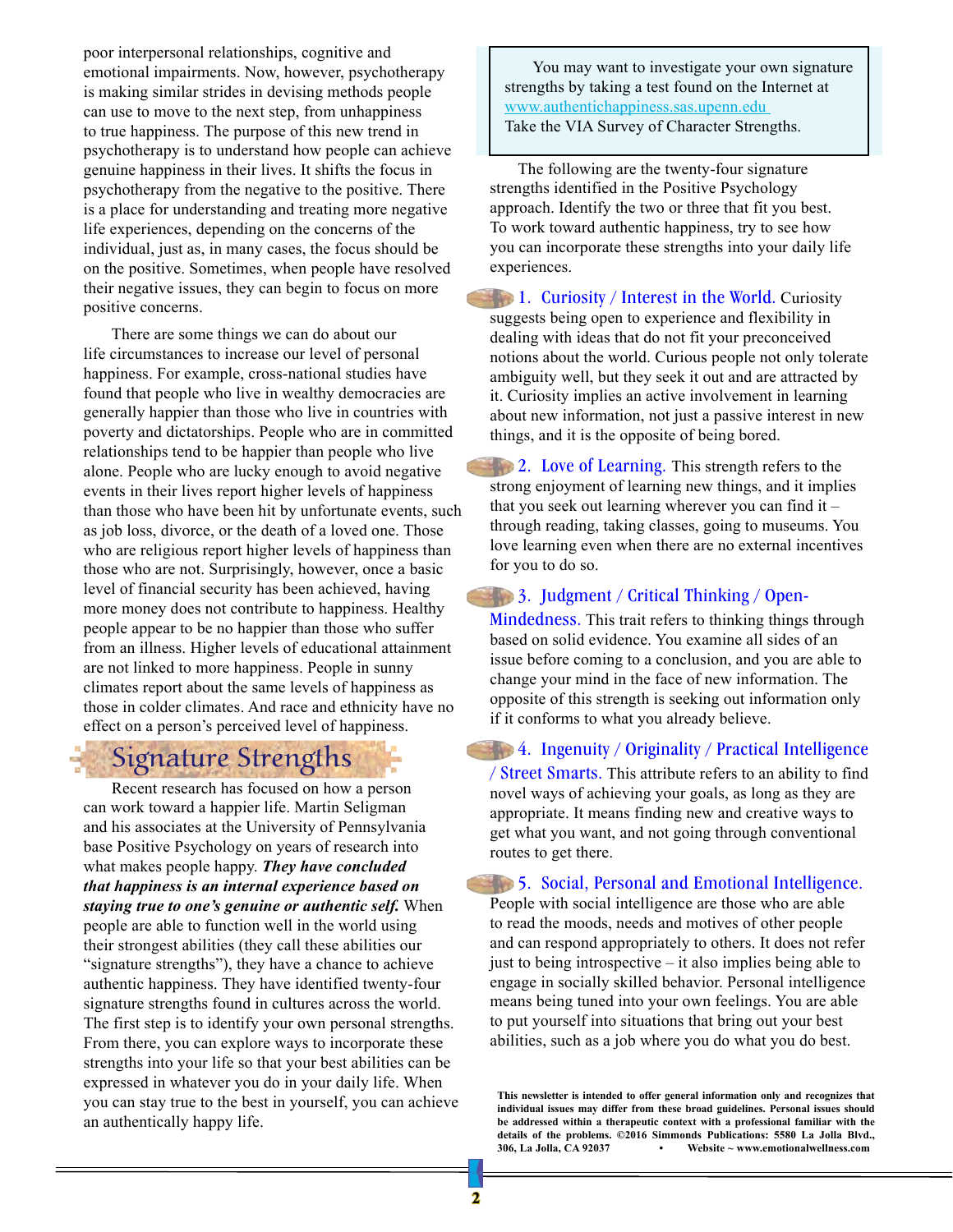**6. Perspective.** This strength is similar to wisdom. It implies that others draw on your experience to help them solve problems and gain perspective for themselves. It means having a way of defining the world that makes sense to you and other people.

**7. Valor and Bravery.** This trait pertains to having the courage to face difficult situations or stand for your beliefs in the face of opposition or challenge. This is not mere boldness or rashness. It refers to the ability to face danger, despite fear, without the loss of dignity.

#### 8. Perseverance / Industry / Diligence.

Perseverance means being able to finish what you start with a positive attitude. You do what you say you'll do. It does not refer to obsessively pursuing unattainable goals or perfectionism. Rather, it implies flexibility and a realistic approach to finishing projects.

9. Integrity / Genuineness / Honesty. You live your life with genuineness and authenticity. You are down to earth and let others see your true self. This is more than just telling the truth. It means showing the world who you really are without pretense.

10. Kindness and Generosity. This strength involves doing good deeds for others, taking their interests as seriously as your own and acknowledging the worth of other people. Empathy and sympathy are related to this trait.

11. Loving and Allowing Yourself to Be Loved. This trait implies an ability to form close and intimate relations with other people, and to choose people who feel the same way toward you. While some people can show love to others, this trait also implies the ability to let others love you in return.

12. Citizenship / Duty / Teamwork / Loyalty. You are a loyal, dedicated member of groups and can always be counted on to do your share. You are able to put the interests of the group above your own, respecting the authority of the group.

13. Fairness and Equity. This trait involves an ability to treat people equally and fairly regardless of your own personal biases. It implies that you are able to give everyone a fair chance and that you are guided by principles of morality.

14. Leadership. A good leader is effective at organizing the activities of people, getting the group's work done while maintaining good relations between group members. This person maintains a humane approach when dealing with group members, as well as in coordinating activities between groups.

15. Self-Control. This characteristic involves the ability to hold your impulses and needs in check when appropriate. It implies expertise in regulating your emotions when things go bad, as well as maintaining a

positive attitude when faced with difficult situations.

16. Prudence / Discretion / Caution. This strength implies an ability to be careful. You avoid saying things you might later regret. You are more aware of long-term goals and their consequences rather than going for short-term gain.

17. Humility and Modesty. Humble people do not seek the spotlight, and they let their accomplishments speak for themselves. You do not define yourself as special, realizing that your life victories and defeats are unimportant in the grand scheme of things. You are unpretentious and others recognize, and admire, you for this quality.

#### 18. Appreciation of Beauty and Excellence.

You are elevated by beauty, excellence, and skill in all domains. You are able to appreciate the awe and wonder of life all around you – in nature, art, science, and little, everyday things.

19. Gratitude. You are aware of what is good in the world and you don't take these things for granted. You appreciate the good in people and their accomplishments, as well as in nature. You take the time to count your blessings, and you show this in your actions.

#### **20.** Hope / Optimism / Future-Mindedness.

You have a goal-directed life based on your expectation that you will achieve the best for yourself in the future. Your optimism helps guide you in planning and working hard to achieve your goals.

#### **21.** Spirituality / Sense of Purpose / Faith /

Religiosity. You have strong beliefs in your attachment to something larger than you are. You search for your place in the universe, and these beliefs both mold your actions and serve as a source of comfort for you. You feel that your life has purpose and meaning.

 $22.$  Forgiveness and Mercy. This strength refers to your ability to forgive those who have done you wrong. You are guided by mercy rather than revenge, and you always give people a second chance. Your way of dealing with others is to be kind and generous rather than avoidant or retaliatory.

**23. Playfulness and Humor.** You enjoy laughing and bringing lightness and fun to other people. You are able to mix work and play, and you, and others, appreciate your ability to lift others out of seriousness and into humor.

 $24.$  Zest / Passion / Enthusiasm. You are true to your spirit. You approach life with passion and energy and you can enthusiastically throw yourself into activities. You feel inspired by the mere act of living life to the fullest.